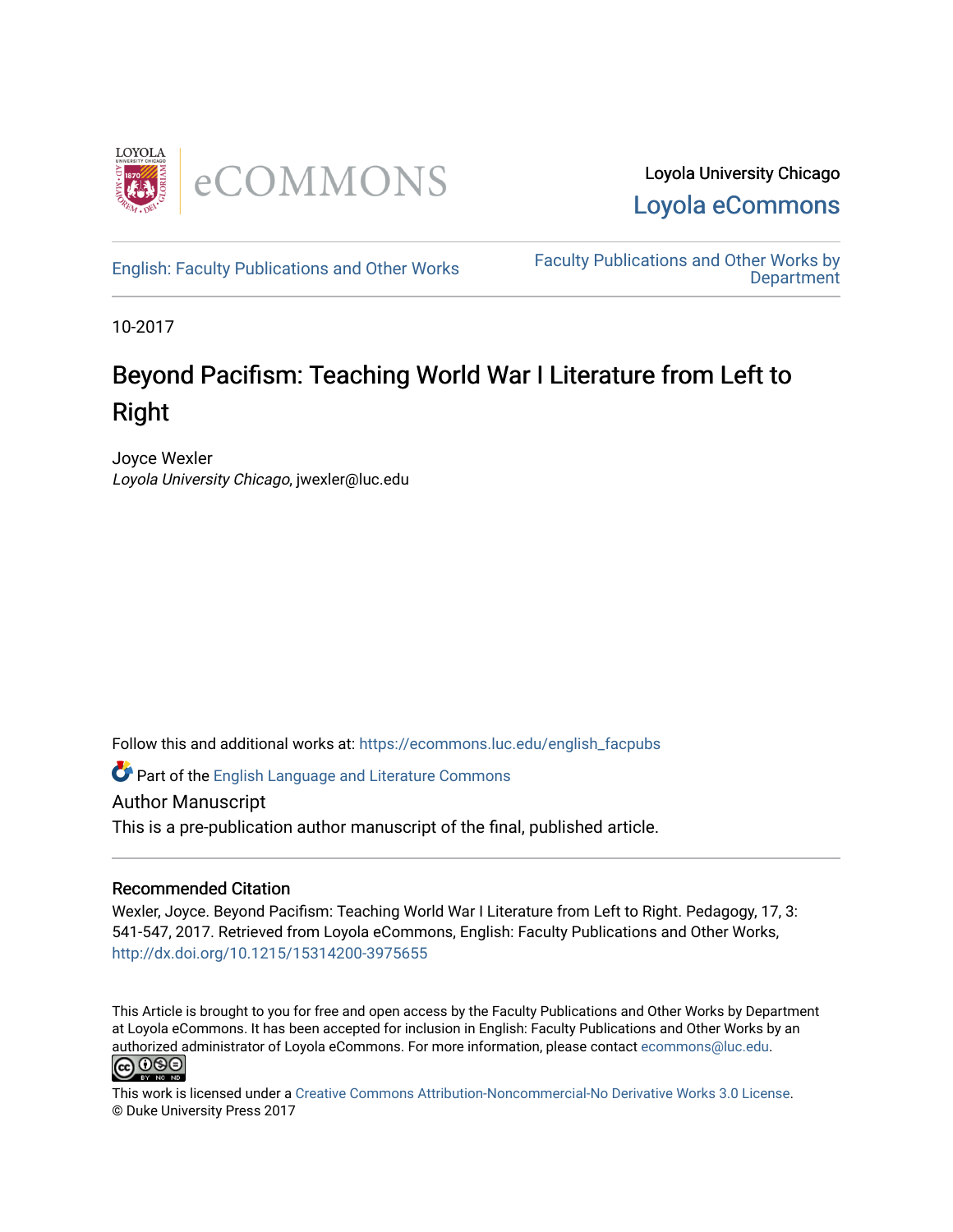Beyond Pacifism: Teaching World War I Literature from Left to Right

Reading the current canon of texts about World War I, one would think it really had been the war to end war. Wilfred Owen, perhaps the best-known poet of the war, denounced the Horatian motto "Dulce et decorum est / Pro patria mori" as the "old Lie." Erich Maria Remarque, author of the best-selling *All Quiet on the Western Front*, also disavowed Horace's patriotic ideal. When the novel was published in 1929, it was hailed as "the greatest of all war books" (Eksteins 1980: 354), and the film version made the following year won two Academy Awards. In the film, Paul Baumer (Remarque's narrator) alludes to Horace when he confronts the teacher who urged him to enlist: "I heard you in here, reciting that same old stuff. Making more iron men, more young heroes. You still think it's beautiful and sweet to die for your country, don't you?" (Anderson 1930). The novel's unprecedented sales—more than 2.5 million books worldwide in the first eighteen months (Eksteins: 353)—suggest that Remarque spoke for soldiers on both sides when he debunked the rhetoric of heroism.

Recent work by historians, however, indicates that our conception of World War I gives undue weight to literary denunciations of military ideals and practices.<sup>1</sup> The texts that have become canonical do not reflect public opinion during the war, nor have they diminished the glamour of war since then. The military historian Yuval Harari proposes an explanation of the enduring allure of combat in *The Ultimate Experience: Battlefield Revelations and the Making of Modern War Culture, 1450-2000*. He argues that since the middle of the eighteenth century, the West has adhered to the ideology that combat is a crucible for self-knowledge. The belief that war transforms soldiers is often attributed to militarists, but Harari shows that it is also held by pacifists. Demonstrating that this ideology is pervasive, his research facilitates discussion of war literature among students whose political views vary widely. To test his argument, I invited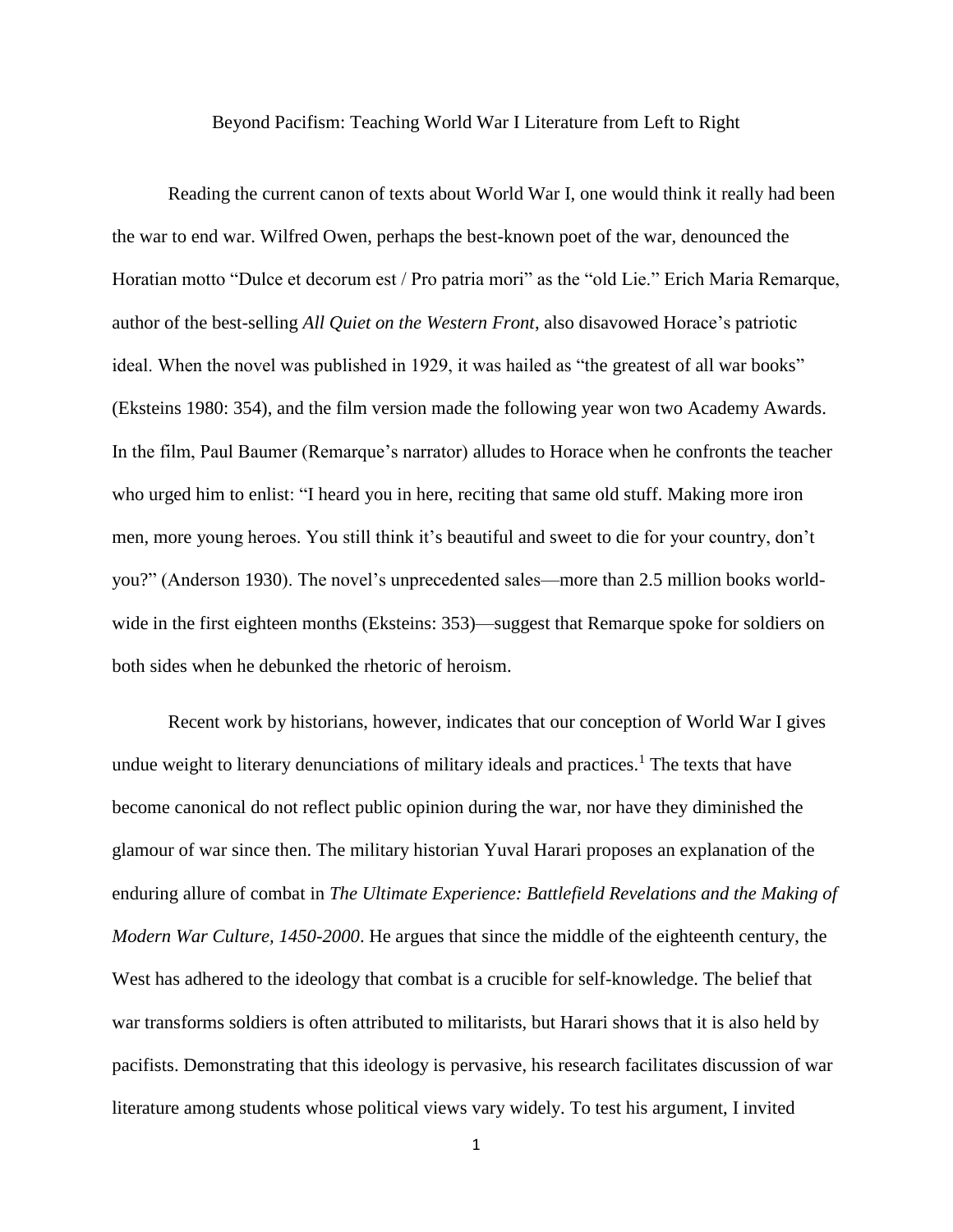ROTC officers to speak to the class about their military experience. Christopher J. Clay, Lieutenant Colonel, US Army, Professor of Military Science, Loyola University Chicago, and Major Frank Flowers, served in Iraq and other combat zones. Their reflections not only corroborated Harari's evidence, but also gave it a face and a voice.

Before the officers' visit, the class discussed some war poems and *All Quiet on the Western Front*. These texts seem to support the standard view that World War I began in idealism and ended in disillusionment. Samuel Hynes calls this narrative the "myth of the war":

> a generation of innocent young men, their heads full of high abstractions like Honour, Glory, and England, went off to war to make the world safe for democracy. They were slaughtered in stupid battles planned by stupid generals. Those who survived were shocked, disillusioned and embittered by their war experiences, and saw that their real enemies were not the Germans, but the old men at home who had lied to them. They rejected the values of the society that had sent them to war, and in doing so separated their own generation from the past and from their cultural inheritance. (Hynes 1990: xii)

By 1929 this myth was ubiquitous. Ernest Hemingway etched it into American consciousness in *A Farewell to Arms*. Although the narrator volunteers to serve as an ambulance driver for the Italian army even before the United States enters the war, his retrospective account records only his postwar disillusionment: "I was always embarrassed by the words sacred, glorious, and sacrifice and the expression in vain" (Hemingway 2012: 161). Other anti-heroic war novels such as William March's *Company K* (1933) and Humphrey Cobb's *Paths of Glory* (1935) reinforce the assumption that realistic accounts of war support anti-war political positions.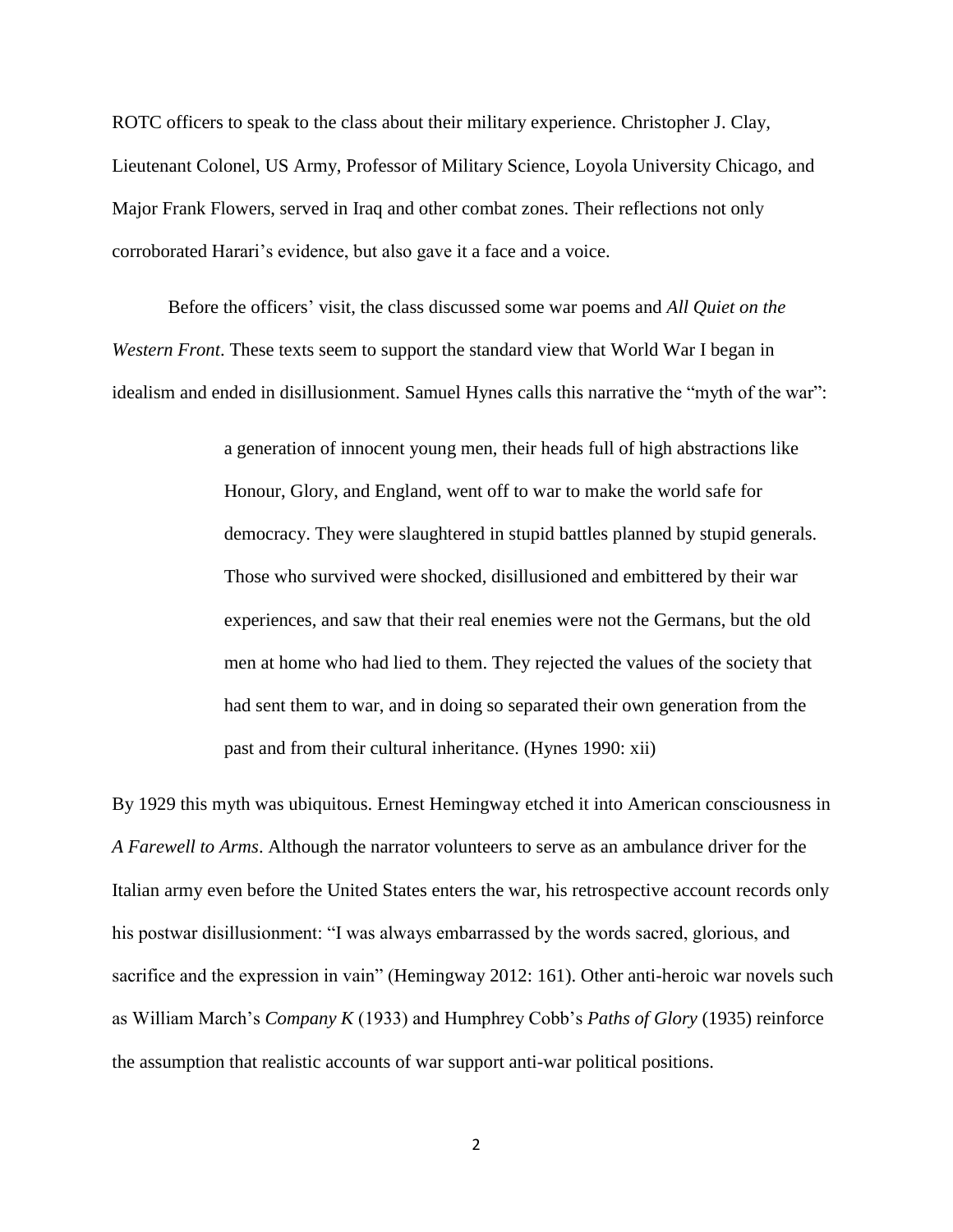Harari challenges this interpretation of war literature in his essay "Scholars,

Eyewitnesses, and Flesh-Witnesses of War: A Tense Relationship." He argues that even pacifist texts idealize war and military heroes by portraying soldiers as initiates who have attained superior knowledge and insight. As he demonstrates in his survey of military memoirs in *The Ultimate Experience*, from the Renaissance to the Enlightenment, soldiers usually recounted their feats of valor. Around 1750, however, they began to write about their feelings rather than their deeds. Harari correlates this change with the erosion of communal beliefs. The Enlightenment's trust in the validity of observations that could be replicated was replaced by the eighteenth-century's belief in the truth of inner experience. The new philosophy of Sensationism shifted the foundation of knowledge from empirical observation to personal response. As a result, the comprehensive but synoptic perspective of a general behind the lines became less authoritative than the individual reactions of a soldier at the front.

Harari introduces the term "flesh-witnessing" to distinguish inner experience from eyewitness testimony. He takes the term from a French World War I veteran who said that a man "who has not understood *with his flesh* cannot talk to you about it" (Harari 2009: 215). Whereas eye-witness reports provide information that can be communicated to others, the knowledge of the flesh-witness can never be known by anyone else. Harari explains:

> Henceforth, a central tenet of the new stories of war was that those who did not undergo the key experiences of war cannot understand these experiences and cannot understand war in general. Two stock expressions repeat themselves in Romantic memoirs: "It is impossible to describe it" and "You had to undergo the experience yourself in order to understand it." (Harari 2008: 231-32)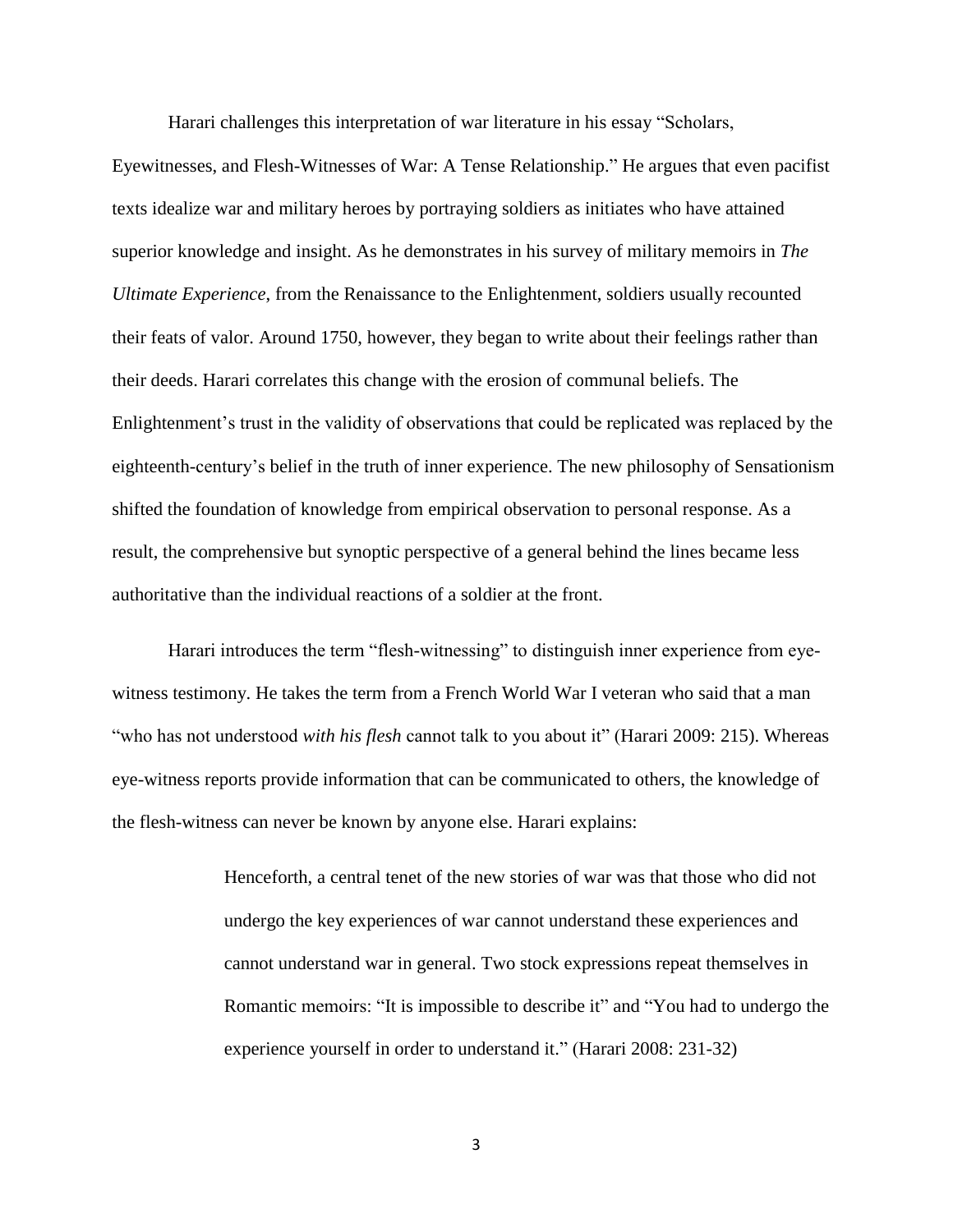Such phrases have become a refrain in accounts of twentieth-century warfare. Although soldiers have tried to write about how they felt in combat, they continually say that they cannot convey their experience: only those who were there can know what they know. The soldier's knowledge is incommunicable yet incontrovertible. It marks him as an initiate.

The two officers who visited our class embodied Harari's paradigm of flesh-witnessing; they had been in combat in Iraq and Afghanistan. Since neither was familiar with Harari's ideas or our readings, I wanted to establish a common basis for discussion. I was able to do this by showing the short clip from the 1929 film of *All Quiet on the Western Front* in which Paul confronts the teacher who urged him to enlist. After watching this scene, the officers started the discussion by telling us why *they* enlisted. Like Paul, they spoke of the differences between what they had expected and what they experienced. One enlisted for patriotic reasons, the other for educational opportunities. They achieved their goals, yet the daily reality of military life was filled with long spells of routine interrupted by spurts of danger. Like Paul, the officers missed their families when they were with their units and missed their comrades when they were home. They admitted that coming home was difficult. On duty, their mission was the only thing they had to think about. At home, however, they had conflicting obligations. Several anecdotes suggested that the officers were embarrassed when civilians treated them as heroes. Strangers thanked them for their service, and children flocked around them. But the officers did not feel exceptional or heroic; they considered themselves part of a unit doing its job. In all these ways, the officers resembled Paul, but they also illustrated Harari's crucial point. When one student asked what they told their families about combat, the officers said that they never spoke about combat because civilians could not understand.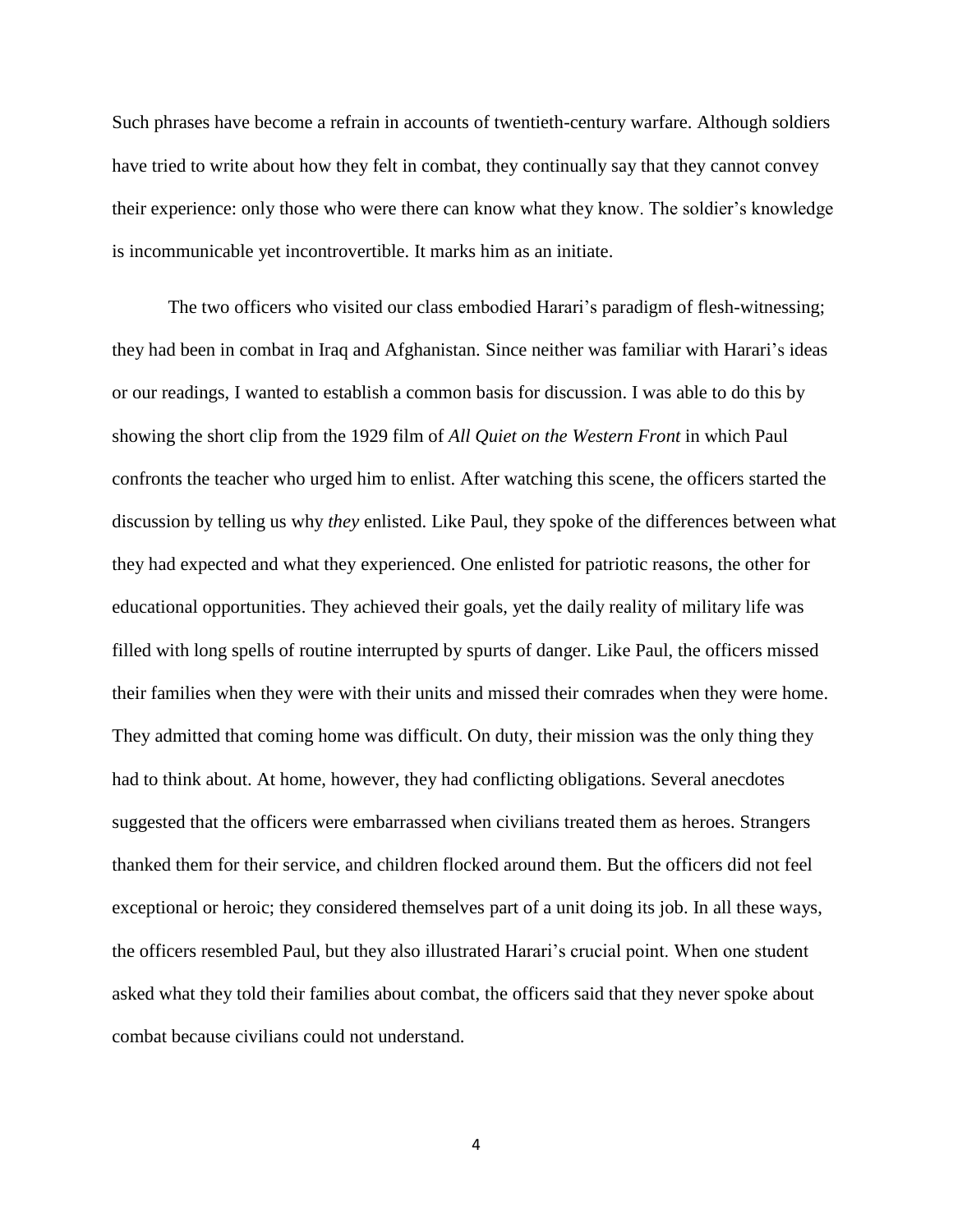After the visit, students wrote short responses comparing the officers' statements to our readings. Some students had relatives in the military, but for those who did not, meeting these officers dispelled the stereotype of the gung-ho warrior. One woman's reflections suggest how much the students learned from the officers. Kasia Plessy wrote:

> I found our discussion on Thursday very interesting because I have never interacted with anyone in the military. While I believe many of the questions my classmates and I asked deviated slightly from our topics in literature, I believe that it is important to understand the mindset behind the man in uniform to fully understand violent poetry. . . . I was truly surprised about how much I enjoyed hearing the perspective of men who constantly put themselves in danger; it was almost as if I was startled by their normalcy. (pers. com., 3 October 2013)

Reading Harari prepared the class for the officers' positive feelings about combat and their eagerness to return to their units. These feelings had less to do with fighting than protecting one another:

> What I remember most was their emphasis on guilt and brotherhood. I do not know much about military service, but I do usually attribute their voluntary service to come from patriotism. However, I was very surprised to hear that they value their friendships more than their political affiliations, and was even more surprised when they said that they voluntarily go back into duty because they feel a responsibility to the other officers. I remember them saying that they would feel more guilt not being there, and hearing that someone in their ranks died, than if they were there with them. (pers. com., 13 December 2013)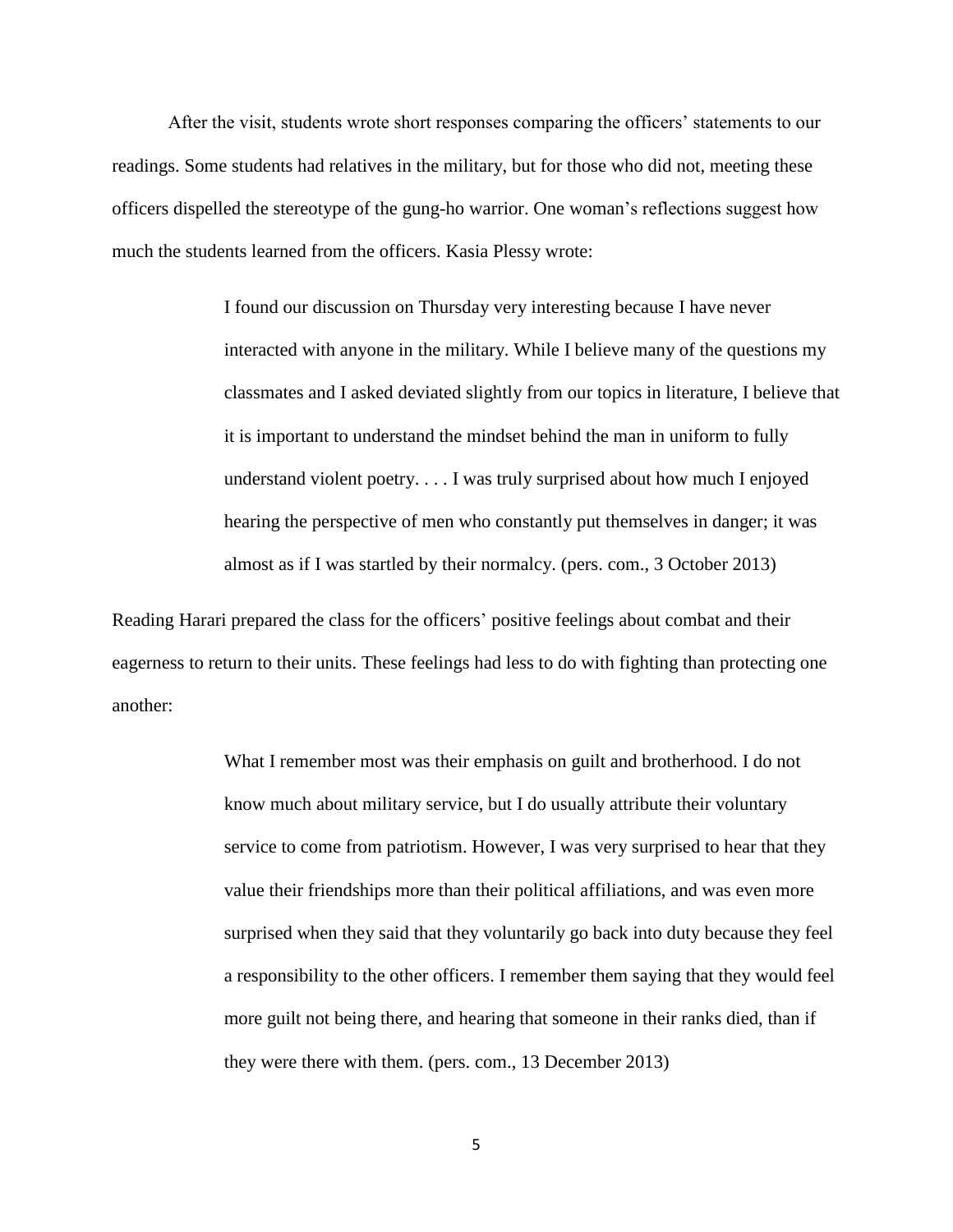She was able to understand why the officers were unable to describe battle to non-combatants:

I also remember them shying away from emotionally charged questions. . . .They seemed to feel better talking about matter-of-fact situations rather than the ACTUAL personal experience of war. However, I did not really mind this because we have learned that battle can be very personal, and I am not sure I would feel okay talking to a group of strangers about it. (pers. com., 13 December 2013)

Without making Harari the definitive authority on war writing, we were able to recognize how the officers' comments expressed the ideology he detects in memoirs. The officers were able to discuss almost every aspect of their experience except how they felt during combat. Like Paul, they trusted and protected others in their unit, but they could not tell outsiders how they felt.

By uncovering the ideology that combat is a transformative yet indescribable experience, Harari gives us a framework for teaching literature about war. He brackets political debates about the causes and consequences of war to focus on how it is represented. Although we are accustomed to contrasting pro-war and anti-war views, Harari opens our eyes to the ubiquitous appeal of war stories. Exposing an ideology that causes patriots and pacifists alike to idealize soldiers, Harari challenges both groups. Although patriots may feel stirred by the rhetoric of sacrifice for the nation, Harari argues that for most soldiers the meaning of war is personal. Whatever their initial motive for fighting, combat transforms them. They may find the experience exalting or degrading, but in either case the individual's judgment is absolute.

Similarly, although pacifists may believe that recounting the horrors of combat will prevent future wars, Harari dismisses this view as "materialist pacifism" and flatly rejects it: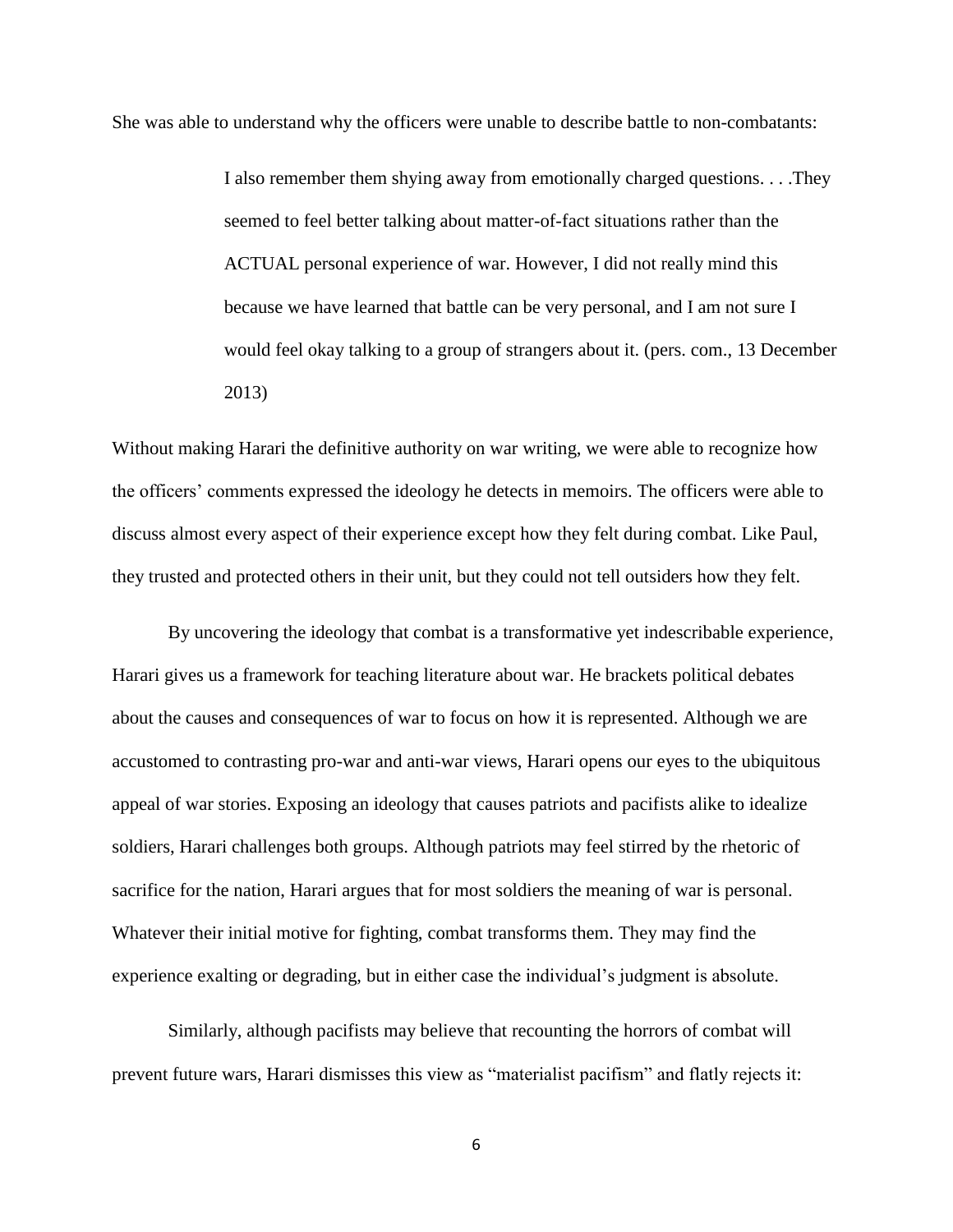"Twentieth-century pacifist memoirists are simply wrong in their belief that war was never reported realistically in the past, and that a realistic report of war is enough to destroy its heroic allure" (Harari 2008: 75). Harari acknowledges that many artists condemn war: "Poets, writers, painters, and film-makers have relied on their personal experience in war in order to challenge traditional authorities on war, and to attack the 'old Lie' of Western war culture. . ." (Harari 2009: 214). Nevertheless, he argues, since this viewpoint is itself the result of combat experience, the underlying meaning of war for the individual subverts the overt political position the text affirms.

Harari regards *All Quiet* as an example of this unintended effect. The anti-war statements and realistic accounts of battle in the novel are like the testimony of a flesh-witness rather than an effective pacifist polemic (Harari 2009: 222). As another critic observes, Remarque's vivid account of the horrors of the battlefield only enhances the heroism of the soldiers who endured these conditions; there were "soldiers on both sides who seemed to have adjusted to war as being a crucial, and positively meaningful, part of their lives" (Pois 2000: 11-12). Paul Baumer is one of these soldiers. His beliefs progress from patriotism to skepticism, and he eventually becomes a pacifist. He resolves that if he survives he will devote himself to the international effort to prevent war. His disillusionment with one set of beliefs leads to other convictions. Despite Remarque's opposition to war, Paul's new purpose is the result of his combat experience. It is not his pacifism but his transformation that makes him heroic.

Buttressed by the ROTC officers' experience, Harari's work changed class discussions. We were able to see that anti-war texts nevertheless stir profound respect for combatants. The promise of revelation, of "ultimate" experience, sustained widespread support for World War I, even after the initial war aims were discredited, and Harari demonstrates that this ideology is not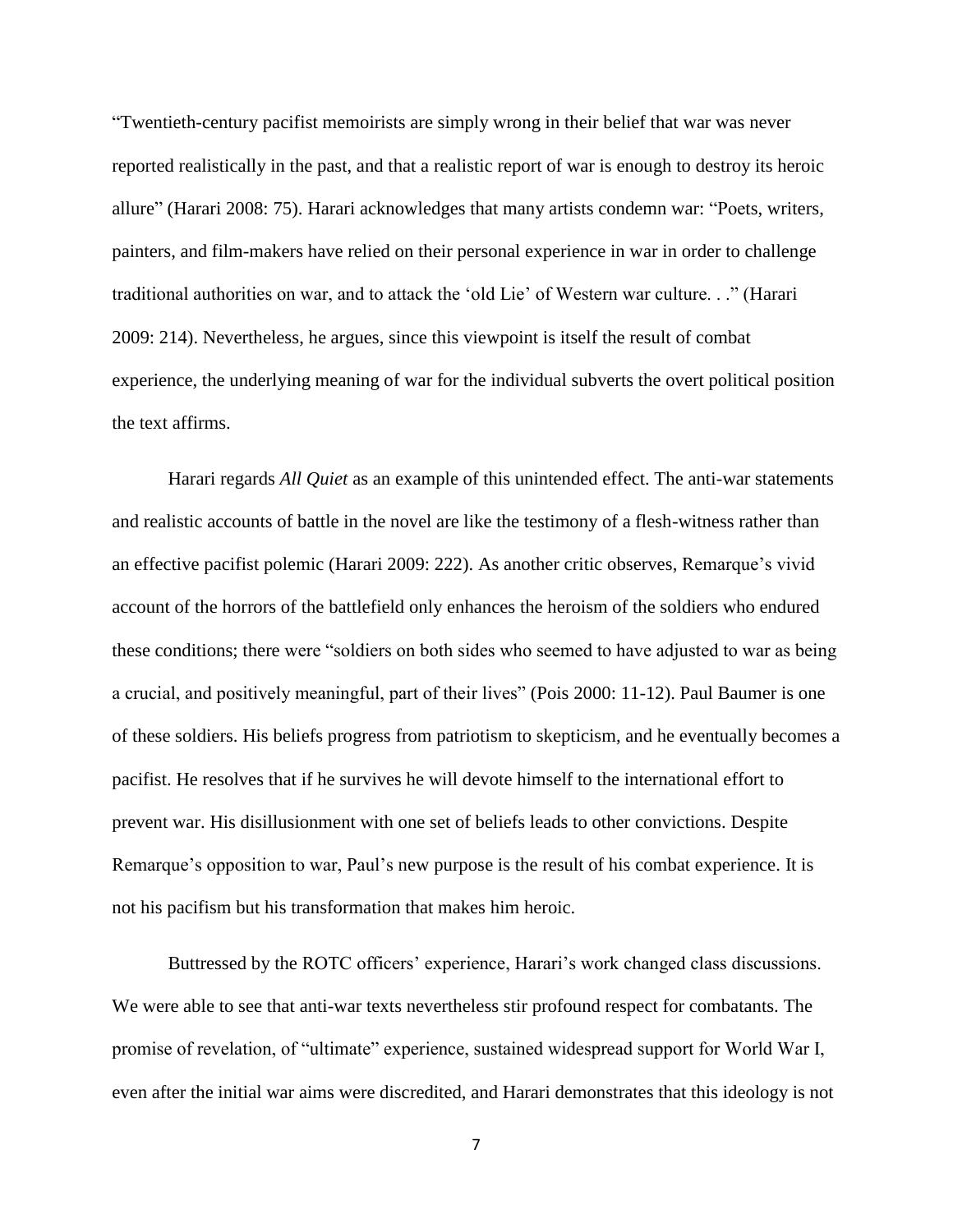only present in militarist exhortations but also underlies the anti-war rhetoric of pacifist texts such as *All Quiet on the Western Front*. If combat is the "ultimate experience," it should be the province of literature, but Harari shows that since the eighteenth century, war has seemed impossible to represent to non-combatants. Only the "flesh-witness" knows the truth. It is seared into his consciousness, and others are incapable of understanding it. This ideology is deeper than the differences between pacifists and militarists, or between socialists and fascists. Whether war is perceived as painful or exhilarating, degrading or ennobling, it is widely idealized as a crucible for the development of the self. It transforms everyone who lives through it, and it makes war stories irresistible, whatever political views we hold.

Joyce Wexler

Loyola University Chicago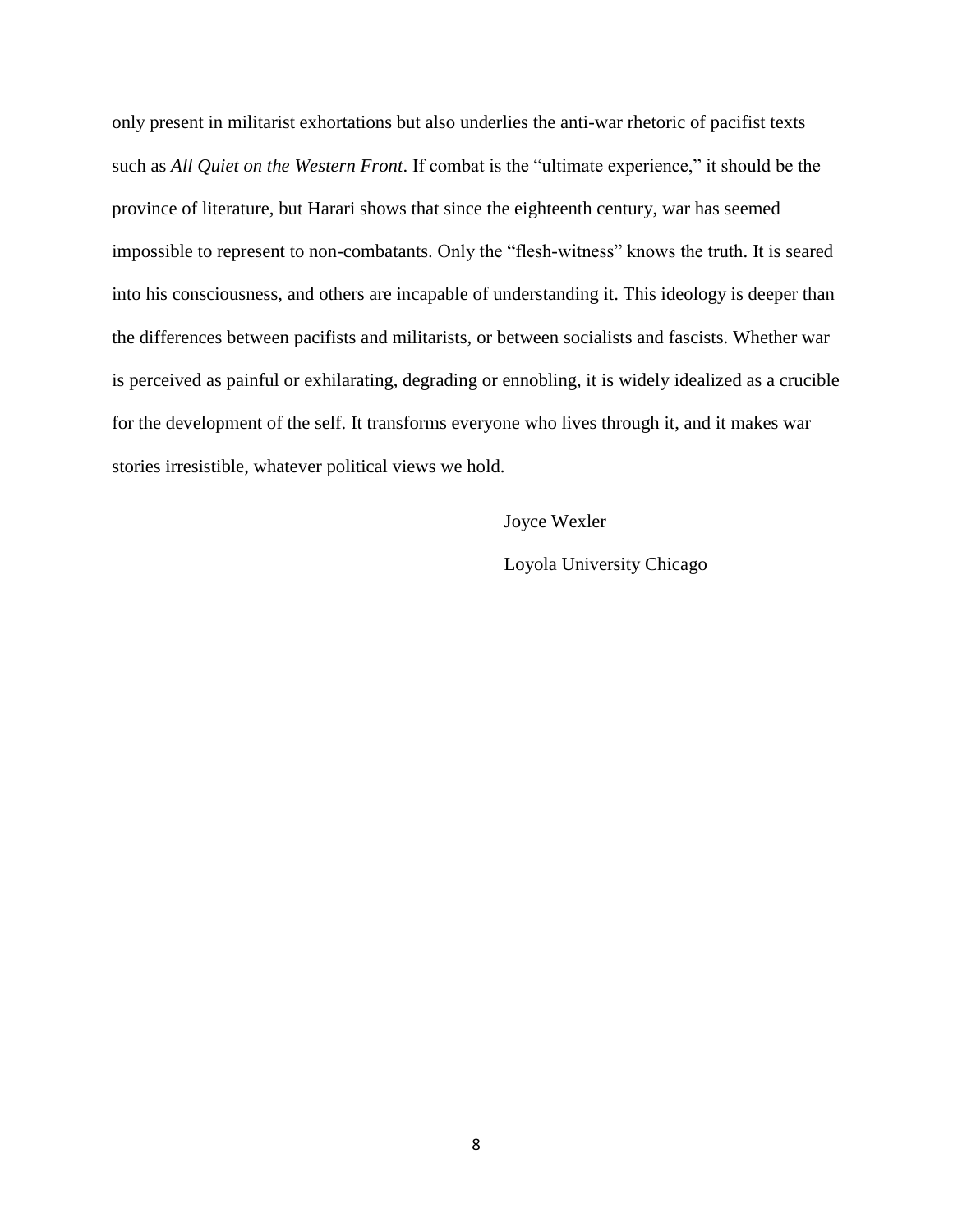## Works Cited

- Anderson, Maxwell. 1930. Film adaptation of *All Quiet on the Western Front*. <http://www.imdb.com/title/tt0020629/quotes> Web.
- Eksteins, Modris. 1980. "All Quiet on the Western Front and the Fate of a War." *Journal of Contemporary History* 15: 345-66.
- Harari, Yuval. 2009. "Scholars, Eyewitnesses, and Flesh-Witnesses of War: A Tense Relationship." *Partial Answers* 7: 213-228.

\_\_\_\_\_\_\_\_\_\_. 2008. *The Ultimate Experience: Battlefield Revelations and the Making of Modern War Culture, 1450-2000*. Hampshire: Palgrave Macmillan.

- Hemingway, Ernest. 2012. *A Farewell to Arms*, ed. Seán Hemingway. New York: Scribner.
- Hynes, Samuel. 1990. *A War Imagined: The First World War and English Culture*. London: Bodley Head.
- Pois, Robert A. 2000. "The Great War and the Holocaust." In *German Studies in the Post-Holocaust Age: The Politics of Memory, Identity, and Ethnicity*, ed. Adrian Del Caro and Janet Ward. 11-19. University Press of Colorado.
- Remarque, Erich Maria. 1982. *All Quiet on the Western Front*, trans. A. W. Wheen. New York: Ballantine Books.
- Todman, Daniel. *The Great War: Myth and Memory*. 2005. London and New York: Hambledon and London.